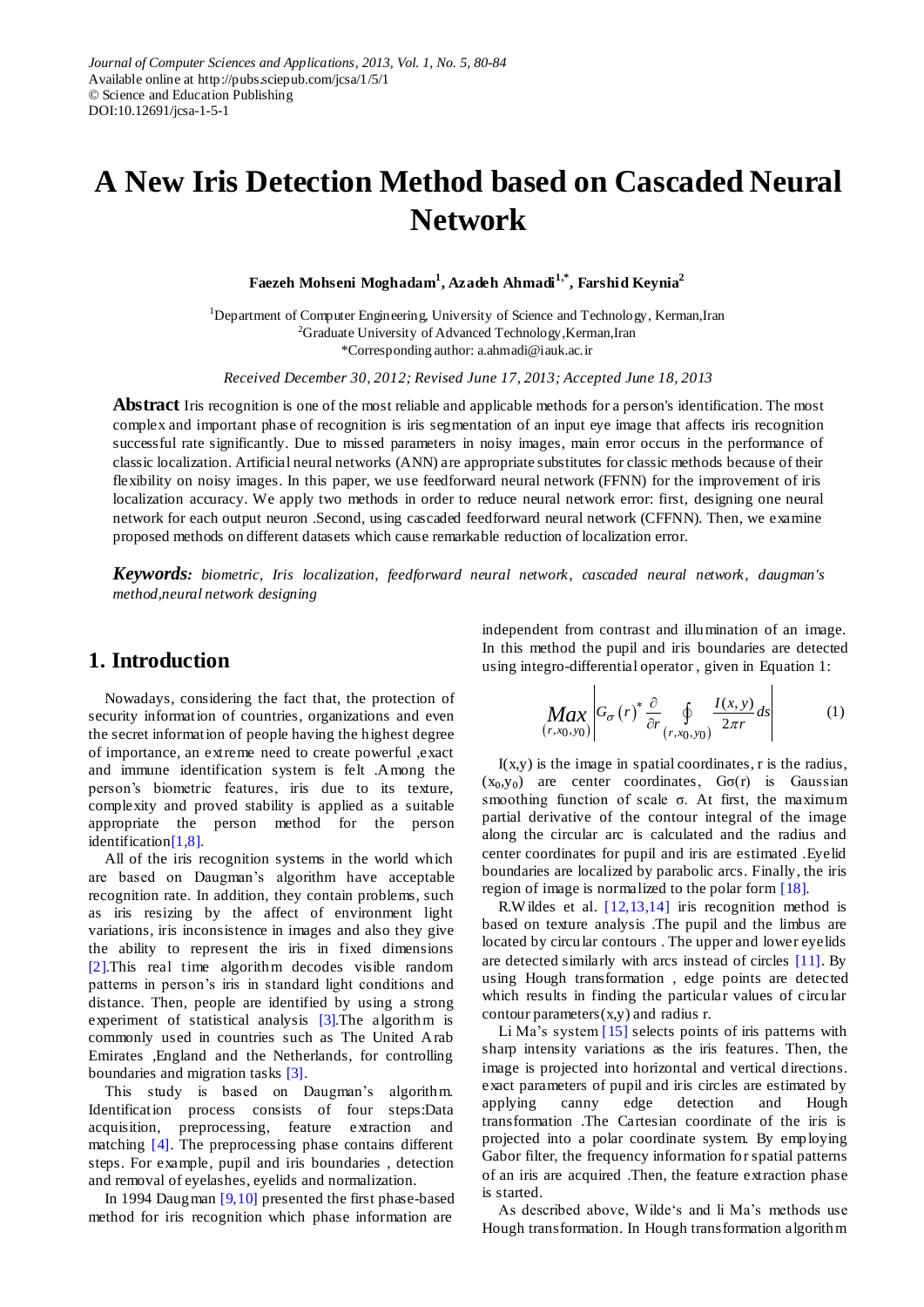[\[11\],](#page-4-7) used an array, called accumulator to identify an existence of one line. Dimension of accumulator array is equal to unknown parameters of the problem .The line parameters are calculated for each point and it"s neighbourhood that can be considered as part of an edge. Then the location of saved parameters in the accumulator space is searched and by finding the highest values, the number of bin of the most probable lines is extracted and their geometric characteristic are read .The simplest way of finding them is applying different thresholds.

One weak point of Hough transformation is utilizing different thresholds for the edge detection. Different thresholds setting can cause variation edges, that impresses the results significantly [\[11\].](#page-4-7) Most of the other researchers working on iris localization only utilize gradient information of an image and their extraction rate is not high in practice  $[11]$ .

In Fadi N.sibai et al. [\[1\]](#page-4-0) study, at first preprocessing is done on jpg images and after removing the top and down part of image, the RGB values are retrieved by java software and stored in excel. Pupil and sclera regions of an image are eliminated. Iris data are prepared according to three partitions: horizontal, vertical and blocking.

The sum of RGB values of these partitions create the neural network"s input data. Finally , a feedforward neural network with one hidden layer is designed for recognition phase that has acceptable accuracy [\[1\].](#page-4-0)

K.Saminathan et al. [\[5\]](#page-4-9) developed previous algorithm and recognized pairs of iris with the same preprocessing and simple FFNN by employing error back propagation (EBP) training algorithm Without calculating the hamming distance. The neural network output for determining , weather the iris image is matched with real target or not, gives us yes/no answers which has proper accuracy.

Above described algorithms apply classic methods for iris localization which don"t have any intelligence, if it is possible to do iris segmentation with NN then more desirable performance will be achieved like using NN in matching phase gives favorable results.

In the paper of Rugggero Donida Labati et al. [\[4\],](#page-4-3) an iterative method is presented for center and boundaries of iris detection. This algorithm starts with random initial pixels in input image .Then a series of local characteristics of the image from circular region of search space are extracted and are processed for variable patterns in iris boundaries. NN with parameters related to extracted boundaries is trained. By paying attention to calculated center, offsets in vertical and horizontal axis are estimated. Then the coordinates of starting points are updated with processed offsets .This algorithm iterates in fixed steps and based on the number of iterations, it's results are refined. Also, the pupil and its boundaries are detected better. This method is applicable and has notable accuracy even when it is used on non-ideal or noisy images. When it starts from the points near to pupil or iris, it performs very well but when starts from other points related to the other regions of the image, the accuracy decreases. The main deficiency of this algorithm is its strong dependency of the initial start points, because it has random base [\[4\].](#page-4-3)

In the other research  $[6]$ , one neural network is trained based on Daugman"s method, which has minimum iris localization response time ,namely, detection speed and proper accuracy level .This localization algorithm suffers

from the brightness of light in the pupil , that reduces the localization accuracy [\[6\].](#page-4-10) All of the existing iris localization algorithms can be implemented by using reformed neural networks such as SOM (self organized map), FF and CFF. One advantage of these methods is. One advantage of these methods is implementation of redundancy of feature space [\[7\].](#page-4-11)Considering that NN in localization has good flexibility on noisy images while missed parameters cause large error in classic localization performanc[e\[6\],](#page-4-10) therefore ,creating a NN is one reasonable superseded for iris localization and helps to performance increasing and accuracy of such systems.

This paper is organized as following: Our proposed method is explained in section two ,which discusses about data preprocessing, designing and improvement of neural network structure and the methods which are employed for NN's performance enhancement are described in the section three. In the last section the results of proposed method are presented and discussed.

# **2. Proposed Method**

In our proposed approach which is based on Daugman's method [\[18\],](#page-4-5) in the first step, preprocessing operation is done on the input images . Here ,we use CASIA \_iris\_ interval (v3) database images .In the second step, prepared data presented to the NN as an input, and the iris segmentation is learned in the internal procedure of the NN, finally according to the iris polar form ,the NN output will be obtained . In the next steps of the algorithm, the structure and performance of the NN are enhanced respectively. The activities done on the input image are shown in Figure 1.



**Figure 1.** Activities done on the input image

#### **2.1. Preprocessing**

In order to better the training phase ,it is necess ary to preprocess on data .At first ,the scale of input-output must be assimilated .Toward preparing a relevant mapping between the input and the output, it is offered to vector the matrix of input images. Since the size of input images are 320\*280, the number of input layer neurons will be numerous which subsequently leads to increase the time and memory of training dramatically. Hence, for deleting the similar data from input matrix, the correlation method is utilized.

The most famous evaluation criterion of dependency between two quantities is called Pearson's correlation [\[16\]](#page-4-12) .The population correlation coefficient  $\rho_{xy}$  between two random variables X and Y with expected values  $\mu$ <sub>x</sub> and  $\mu$ <sub>y</sub> and standard deviations  $\sigma$ <sub>x</sub> and  $\sigma$ <sub>y</sub> is given in Equation (2).

ation (2).  
\n
$$
\rho_{X,Y} = corr(X,Y) = \frac{cov(X,Y)}{\sigma_X \sigma_Y} = \frac{E\big[(X - \mu_X)(Y - \mu_Y)\big]}{\sigma_X \sigma_Y}
$$
 (1)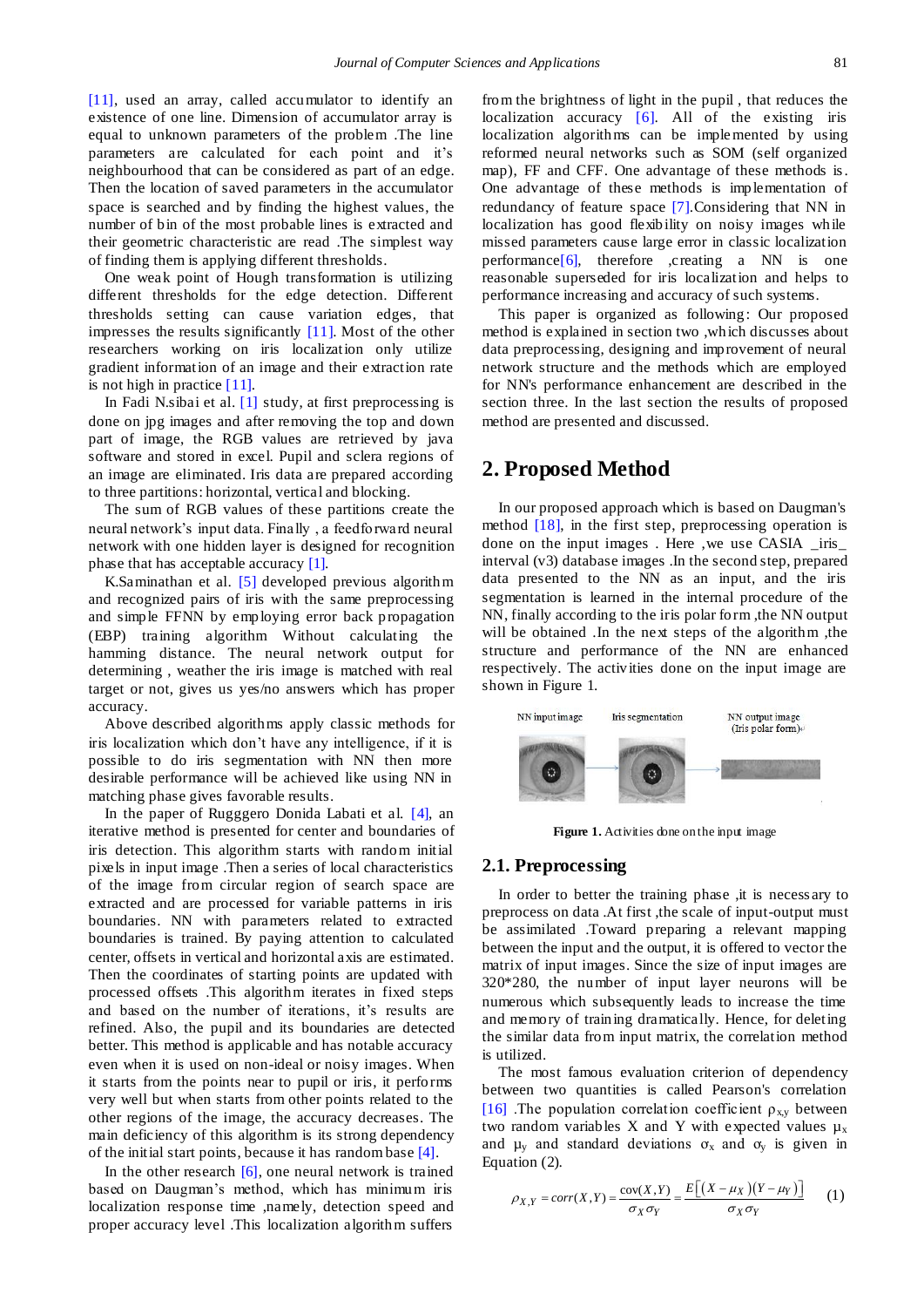Where E is the expected value operator, cov means covariance and, corr is widely used as an alternative notation for Person's correlation. If the variables are quite independence, the corr output is zero. If there is fully positive linear relation(correlation),the output is +1 and if there is fully negative linear relation(anti-correlation),the output is -1. The results between -1,+1 indicate the degree of linear dependency between variables.

In order to access the most appropriate number of input and output neurons, different threshold values for correlation are examined. For the reason that eye information have great volume, we use row partitioning to remove similar data. We apply correlation on the results of improved combined partitions. According to different thresholds, three groups of datasets are created .The input matrix is 89600\*100 which a correlation with threshold value of 95% on every row partitioning is exerted .The target matrix is 4800\*100.The final results of correlation on input partitions and target matrix for preparing datasets are shown in [Table 1.](#page-2-0)

**Table 1. Threshold Values of Three Datasets**

<span id="page-2-0"></span>

|                     | Dataset(a)              | Dataset(b)        | Dataset(c)        |
|---------------------|-------------------------|-------------------|-------------------|
|                     | input[401*100]          | input[300*100]    | input[200*100]    |
|                     | $\text{target}[45*100]$ | target $[40*100]$ | target $[35*100]$ |
| Input<br>threshold  | 0.8845                  | 0.8700            | 0.8530            |
| Target<br>threshold | 0.7460                  | 0.7350            | 0.7200            |

### **2.2. Neural Network**

One of the most common method for s mart building is applying NN. Several existing neural networks are radial basis function(RBF),multi-layer perceptron(MLP) and feedforward neural network(FFNN) [\[17\].](#page-4-13) Using FFNN widely in data processing , speech recognition , image processing and forecasting tasks gets a long with success that causes these networks known as the most applicable and well-known networks .W ith FF networks having one hidden layer and sufficient neurons, it is possible to perform every input-output mapping.

Layer structure of this network is consists of one or more processing units which is called neuron .The neurons of every layer are connected to one or more neurons in next layer and there isn"t any connection between neurons of each layer with themselves. These connections with parameters of real value are named weight .The number of input, hidden and output neurons of one NN must be harmonized .Also the number of training samples for training NN is important, because if they are chosen less or more, the NN has incomplete training or become overtrained ,so we use 90 images as training samples and 25 images for testing.

### **2.3. Training Method**

Training a neural network model means selecting one model from the set of allowed models that minimizes the cost criterion. There are numerous algorithms available for training neural network models; most of them can be viewed as a straightforward application of optimization theory and statistical estimation.

Most of the algorithms used in training artificial neural networks employ some form of gradient descent. This is done by simply taking the derivative of the cost function with respect to the network parameters and then changing those parameters in a gradient-related direction.

Usual learning process are denominated forwardpropagation. If there is an error between the actual output and the output estimated by the NN , the learning process changes to a method named, back propagation , which feedbacks and adjusts the weight values for each layer again. In order to weights adjustment for minimizing the error, this algorithm uses the gradient of performance function. The structure of feed forward neural network with backpropagation training algorithm is shown in Figure 2.



**Figure 2**. Structure of Feedforward Neural Network with ackpropagation Training Algorithm

Activation function for each neuron uses sigmoid continuous function that is described in Equation 3:

$$
F(x) = \frac{1}{1 + e^{-x}}\tag{3}
$$

we use 90 images as training samples and 25 images for testing.

### **2.4. Designing Neural Network**

Many researches illustrate that the accuracy of obtained solutions from neural network strongly depends on the size of this neural network .The size of neural network affects on the complexity, the training time and, the most important one, the possibility of neural network generalization .The number of input and output neurons can be determined based on the problem dimensions .A neural network with two hidden layers can estimate any arbitrary non-linear function and, generates any complex region of decision for classification problems .But it is possible that ,more hidden layers lead to more exact and rapid answers in practice.

Different sizes of neural network must be examined totally, because via try and error the fit size of neural network will be obtained .The big neural networks need many training samples to achieve good performance. Whereas the small neural networks which can learn the desired mapping owing to consume less memory and less computational time and easier implementation ,are better theoretically and practically [\[19\].](#page-4-14) Also, it is so important that in the testing phase we get a quick answer .we represent the results of training three datasets with the simple feedforward neural network ,the error back propagation training algorithm and, one hidden layer with ten neurons .Here, for evaluating the performance of this NN ,the mean absolute percentage error (mape) is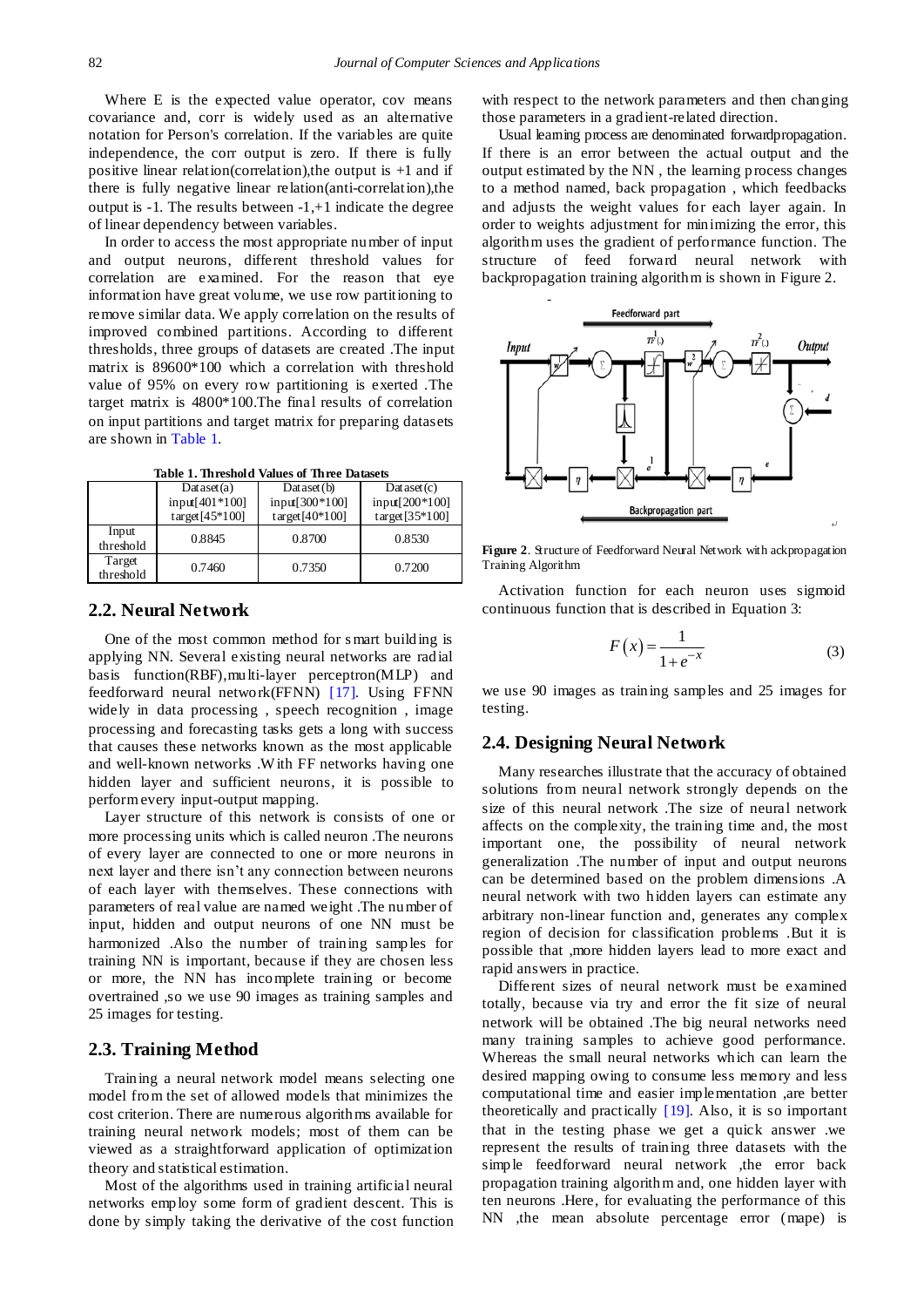used .This error formula is shown in an equation 4,which O is the actual target and F is the NN output.

$$
mape = 100 * \frac{1}{n} \sum_{i=1}^{n} \frac{O_i - F_i}{O_i}
$$
 (4)

A feedforward neural network with error back propagation training algorithm ,tansig transfer function and ,one hidden layer with ten neurons is applied .The results of this network with three datasets are shown in the [Table 2.](#page-3-0)

**Table 2. Results of Training and Testing With Simple Feedforward Neural Network**

<span id="page-3-0"></span>

|               | Dataset(a) | Dataset(b) | Dataset(c) |
|---------------|------------|------------|------------|
| Training time | 0:2:49     | 0:1:31     | 0:0:32     |
| Test time     | 0.0472s    | 0.0460s    | 0.0463s    |
| Mean error    | 3.8472     | 10.9522    | 13.0457    |
| Min error     | 7.7764     | 6.0048     | 6.6542     |

### **2.5. Improvement of Current Neural Network Structure**

#### **2.5.1. Multilayer Feedforward Neural Network**

As explain above ,it is possible that using more than one hidden layer causes better estimation. After many examinations of datasets on neural networks with multi hidden layers and different number of hidden layer neurons ,we understand that in iris localization ,neural networks with two hidden layers perform better than neural networks with one hidden layer, and the best error average occurs even in more layers.

#### **2.5.2. Transfer Function**

In order to access the properties that simplify or improve the neural network containing neurons ,transfer function for each neuron is utilized .The bipolar function of sigmoid is called tansig which is in the range of [- 1,1].When the speed is more important than the exact shape of the transfer function ,this function is a suitable tradeoff for neural network .The logsig function receives the infinite positive and negative inputs and converts the output into the range of [0,1]. This function is commonly used in multilayer feedforward with error back propagation training algorithm.

After comparison of neural network performance with two transfer functions , logsig and tansig ,we get the attractive results which indicate that though the logsig function decreases the speed of neural network a little ,but decreases the training error of the neural network a lot . The results of using multilayer feedforward neural network and logsig transfer function are shown in [Table 3.](#page-3-1)

| Table 3. Results of Using Multilayer Feedforward and Logsig Transfer Function |  |  |  |  |  |  |  |
|-------------------------------------------------------------------------------|--|--|--|--|--|--|--|
|-------------------------------------------------------------------------------|--|--|--|--|--|--|--|

<span id="page-3-1"></span>

|                         | Dataset(a)      | Table 5. Results of Csing traducta for recursival and Logsig Transici run don<br>Dataset(b) | Dataset(c)      |
|-------------------------|-----------------|---------------------------------------------------------------------------------------------|-----------------|
| Number of hidden layers | 6               | 6                                                                                           | 6               |
| Number of neurons       | [1086432]       | [1086432]                                                                                   | [1086432]       |
| Transfer function       | tansig          | tansig                                                                                      | tansig          |
| Training time           | 0:1:13          | 0:0:52                                                                                      | 0:0:45          |
| Test time               | 0.0607s         | 0.0532s                                                                                     | 0.0553s         |
| Mean error              | 7.5323 c 6.8090 | 7.9780 c 6.7371                                                                             | 7.6260 c 7.4639 |
| Min error               | 1.9690 c 1.5228 | 2.8171 c 0.8935                                                                             | 1.5318 c 1.2425 |

# **3. Enhancment of Neural Network Performance**

### **3.1. One Neural Network for Each Output Neuron(Multinet)**

The number of neurons in output layer is one of the system's freedom degree .It is better that the neurons of the output layer don't exceed from one neuron and whereas the number of output layer neurons are equal to the number of outputs  $[19]$ , so it is better to get the outputs one by one , videlicet every neural network generate one output neuron to enhance the accuracy. [Table 4](#page-3-2) presented the results of this approach.

**Table 4. The Results of Multinet**

<span id="page-3-2"></span>

|                         | Dataset(a) | Dataset(b) | Dataset(c) |
|-------------------------|------------|------------|------------|
| Number of hidden layers |            |            |            |
| Number of neurons       | [1086432]  | [1086432]  | [1086432]  |
| Transfer function       | logsig     | tansig     | logsig     |
| Training time           | 0:35:26    | 0:20:33    | 0:2:16     |
| Test time               | 2.1064s    | 1.9326s    | 1.6266s    |
| Mean error              | 8.0236     | 8.0675     | 8.0017     |
| Min error               | 4.2989     | 4.1238     | 3.5134     |

### **3.2. Cascaded Feedforward Neural Network**

The main problem of using a NN is ,it's initial weights and bias ,which are selected randomly that cause the NN substantial error .For reducing this error ,a method that cascades the NN can be applied .In this solution the weights and bias of the trained NN are transfered to the second one, as the initial weights and bias .If it can be

feasible that among the trained NNs, acquired weights and bias from the NN that has the best result( the minimum error), can be transfered to the second one by a controlled way , the NN output gives more better results whereas , the second NN is learned with suitable trained weights and bias instead of initial random ones. In Figure 3, the structure of cascaded neural network is illustrated and in [Table 5,](#page-4-15) the results of using CFFNN are presented.